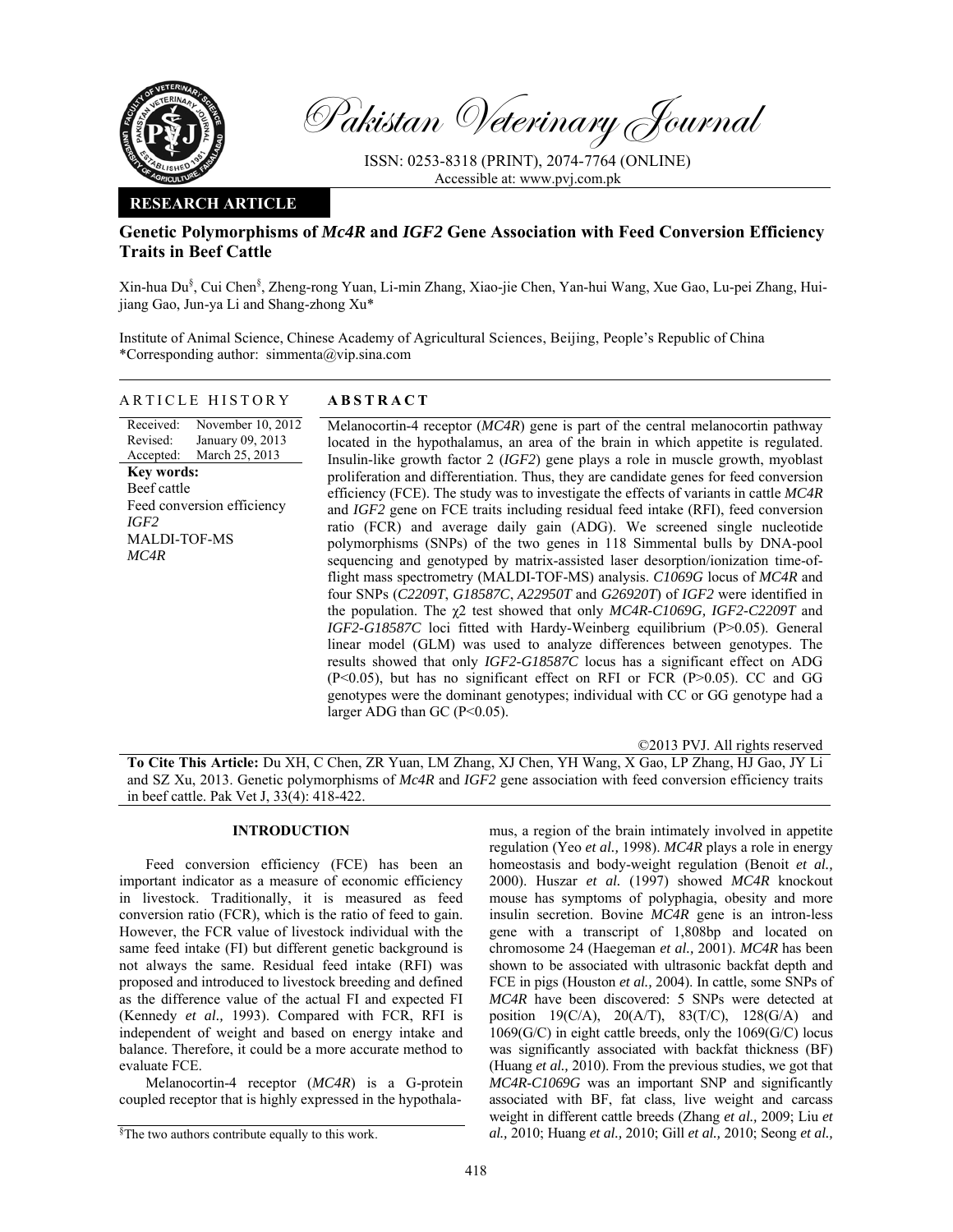2012). Yet, few researches have reported on the relationship between the locus and FCE traits.

Insulin-like growth factor 2 (*IGF2*) gene is a member of insulin-like growth factor family and encodes a fetal mitogenic protein structurally related to insulin, which plays a role in muscle growth, myoblast proliferation, and differentiation (Dafgard *et al.,* 1985) and has a positive correlation between gene content and growth rate of young boars (Nezer *et al.,* 2003). Bovine *IGF2* gene is an expression of imprinted genes and located on chromosome 29 (Schmutz *et al.,* 1996). In addition, gene expression level between normal and abnormally large bovine fetuses is different (Listrat *et al.,* 1999). In previous studies, some SNPs of *IGF2* gene were found in different cattle breeds, for example, C→T transition in exon 2, A→G mutation in exon 2 and G→T transversion in exon 10 (Goodall and Schmutz, 2003; Han *et al.,* 2008; Bagnicka *et al.,* 2010). Moreover, the association analysis of the *IGF2* gene was mostly correlated to the meat quality and growth traits. However, studies concerning the relationship between polymorphism and FCE traits were little.

Hence, we chose *MC4R* and *IGF2* as FCE candidate genes. The objectives of this study were to investigate SNPs in the two genes and to evaluate whether these polymorphisms affected FCE traits in Simmental bulls.

### **MATERIALS AND METHODS**

**Animals and data collection:** 118 animals (414±27 kg, 14±1 months) were randomly selected from Simmental bull population, which were bolted and fed in single-slot with the same feeds in Beijing Jinwei Animal Husbandry Co., Ltd. According to the National Research Council (2000) animal nutrition standards, the feeds were composed of corn silage, bread crumbs, soybean meal, brewer's grains and feedlot supplement, which was 27.2% dry matter and supplied 2.87 mj/kg of net energy, 8.96% crude protein, 0.06% calcium and 0.25% phosphorus. The bulls were fed twice a day at 5:30 and 16:30 and drunk freely. All experimental procedures were performed according to authorization granted by the Chinese Ministry of Agriculture.

The formal feeding trail lasted for three months after one week pre-experiment. The supply and surplus of the feeds were measured three times a week, and the differential of the two values was FI. The empty body weight was measured in the morning on the  $1<sup>st</sup>$ ,  $45<sup>th</sup>$ ,  $90<sup>th</sup>$ days of the formal experiment, which were recorded as W1, W2 and W3, respectively. Dry matter intake (DMI) means the intake of dry matter of each individual on an average day, which was the sum total FI of individual test record divided by the record times.

Average daily gain (ADG) was calculated by the following formula:  $\text{ADG} = ((W2-W1)/45 + (W3-W2)/45)$ /2. FCR was calculated as the ratio of DMI to ADG, which was derived using linear regression of weight measurements taken throughout the test period (Sherman *et al.,* 2008a). RFI was the difference value between the actual value and expected value. The expected value was calculated by the following formula (Nkrumah *et al.,*  2007): RFI (expected)= $β_0 + β_1X_1 + β_2X_2$  where  $β_0$ : equation intercept, β1 and β2: equation coefficients, X1: metabolic weight  $(BW<sup>0.75</sup>)$ , X2: ADG.

**SNPs detection and genotyping:** Genomic DNA was extracted from 118 blood samples according to Mullenbach *et al.* (1989). Based on the DNA sequence of bovine *MC4R* gene (GenBank: AF265221.1) and *IGF2* gene (GenBank: EU518675.1), primers (Table 1) were designed by Primer Premier 5.0 software (Premier Biosoft International, Palo Alto, CA). PCR amplifications were performed in 20µL solution containing 50ng DNA template, 1×buffer (Tris-HCl 100mmol/L, pH 8.3; KCl 500mmol/L), 0.25µmol/L primers, 2.0mmol/L MgCl2, 0.25mmol/L dNTPs, and 0.5U Taq DNA polymerase (TaKaRa, Dalian, P. R.China). The PCR protocol was 94°C for 5 min, followed by 35 cycles of 94°C for 30s, annealing for 30s and 72°C for 30s, and a final extension at 72°C for 10min. The products were purified using Wizard Prep PCR purification kit (Shanghai Bioasia Biotechnology Co., Ltd. P. R. China).

Three mixing samples, which containing five individuals selected randomly from the population, were used to detect SNPs by DNA sequencing (Applied Biosystems 377 DNA sequencer, Foster city, CA, USA). We validated the SNPs of each individual by the matrixassisted laser desorption/ionization time-of-flight mass spectrometry (MALDI-TOF-MS). Then, SNP genotyping was performed on the Sequenom MassArray platform (MassArray Compact System, Sequenom, San Diego, CA) using the iPlex Reagent Kit according to the manufacturer's instructions.

**Statistical analyses:** Differences in genotypic and allelic frequencies of *MC4R* and *IGF2* gene in the population were analyzed by Popgene3 (shareware for population genetic analysis, University of Alberta, 1997). Hardy-Weinberg equilibrium of the SNPs was determined by χ2 test. The haplotype probabilities of *IGF2* gene was constructed by Phase V2.0 (http://www.stat.washington. edu/ stephens/software.html) (Stephens *et al.,* 2001). The linkage disequilibrium (LD) was analyzed by Haploview 4.2 (Barrett *et al.,* 2005). Analysis of associations between the genotypes of SNPs loci and FCE traits was carried out with the GLM procedure, using SAS software (Statistical Analysis System 9.1, SAS Institute Inc) by the following statistical linear model:  $Y_{ijkl} = \mu + M_i + G_i + W_k + e_{ijk}$ . Where  $Y_{iik}$ : phenotypic values,  $\mu$ : global mean,  $M_i$ : month effect,  $G_i$ : genotype effect,  $W_k$ : covariate of birth weight,  $e_{ijk}$ : random error.

#### **RESULTS**

**Identification and genotyping of SNPs:** By DNA mixed-pool sequencing analysis, *MC4R-C1069G* locus was identified, which was located in exon 1, causing leucine into valine; and four SNPs of *IGF2* were identified including *C2209T*, *G18587C*, *A22950T* and *G26920T*, which were located in 5' regulatory region, intron 3, intron 7, exon 10, respectively. The SNPs were determined by MALDI-TOF-MS (Fig. 1 and Fig. 2) and the genotypic and allelic frequencies were presented in Table 2. For *IGF2-C2209T*, *IGF2-A22950T* and *IGF2- G26920T* loci, A allele was preponderant; and AA was the preponderant genotype. For *MC4R-C1069G* locus and *IGF2-A22950T* locus, A and B allelic frequency was both 0.5252, 0.4746, respectively.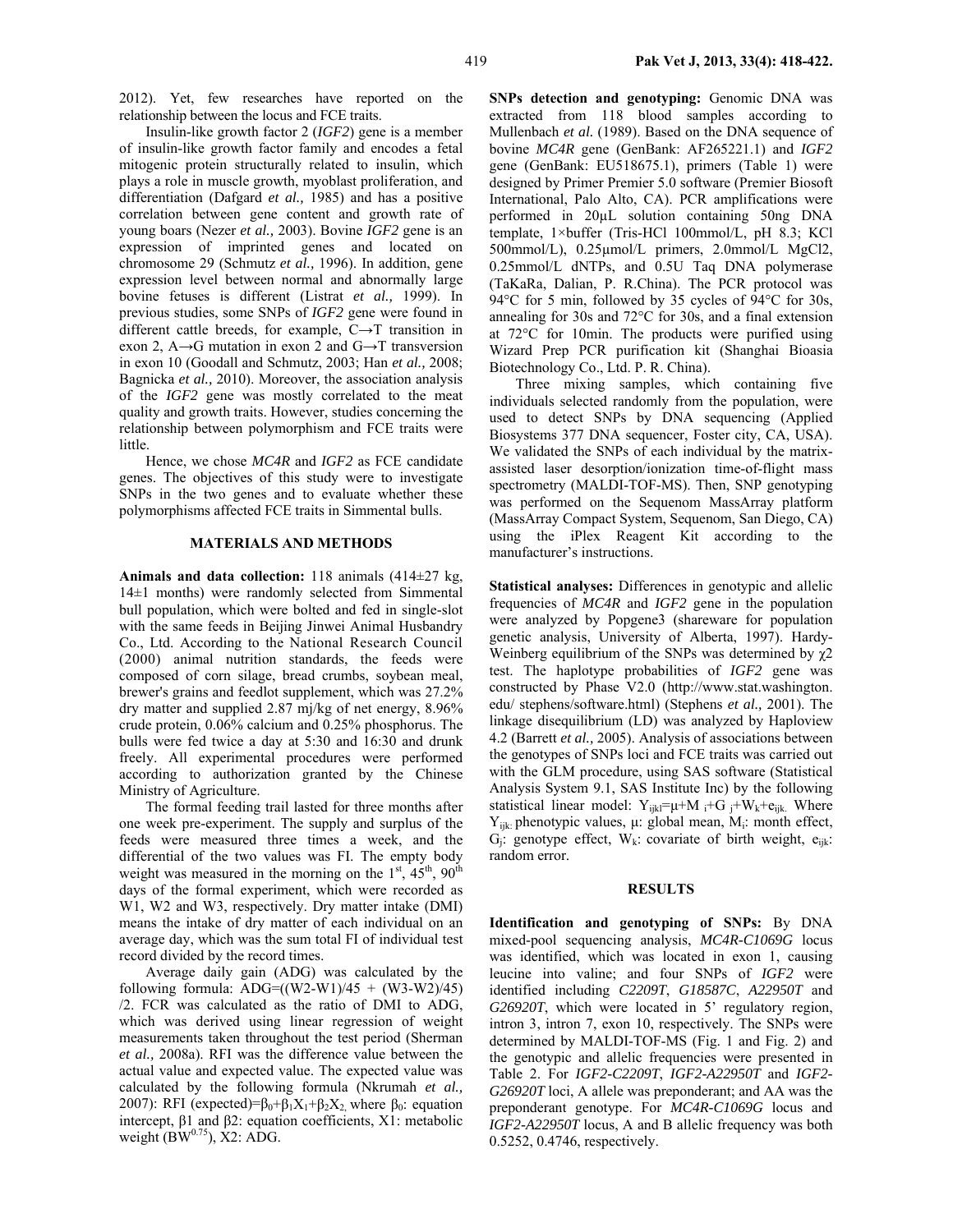**Table 1:** Primer sequence, PCR size and location of candidate genes

| Genes            | <b>Primer Name</b> | Primer sequence ( $5' \rightarrow 3'$ )                           | $T_m$ <sup>°</sup> C) | Region              | Size(bp) |
|------------------|--------------------|-------------------------------------------------------------------|-----------------------|---------------------|----------|
| MC4R             | MC4R               | F:TGGAGCGCATAGAAGATAGTG<br>R:AAGTGAGAACAAAAGAGCAAGC               | 59                    | exon                | 73 I     |
| IGF <sub>2</sub> | $IGF2 - I$         | FAGACCCCTTTCTGTTCTCACTGCGT<br>R:GAGTCTGTTGGCACCTGAGGGG            | 66                    | 5'regulatory region | 787      |
|                  | $IGF2-2$           | F:TTAGACCCTTTGCCCTTTGC<br>R:AGAGAACGAAGGTCCTGAAGTGG               | 48                    | intron 3            | 302      |
|                  | $IGF2-3$           | F:TGGGCTTGCAGAAAGATGGA<br>R:TAAATCGTGTAGGAAATCAGAGGAC             | 53                    | intron 7            | 239      |
|                  | $IGF2-4$           | F:ACGTTGGATGTCCCCACGTCAGGCGAAT<br>R:ACGTTGGATGGAGATGTTGTTCTGATCCC | 54                    | exon 10             | 85       |

**Table 2:** Allele and genotype frequencies of the polymorphisms in *MC4R* and *IGF2* gene

| Gene              | Locus               | Genotype |    | Frequency of genotype |        |        | Frequency of alleles |        |        |
|-------------------|---------------------|----------|----|-----------------------|--------|--------|----------------------|--------|--------|
|                   |                     | AA       | AB | BB                    | АΑ     | AB     | ВB                   |        |        |
| MC <sub>4</sub> R | MC4R-C1069G         | 36       | 52 | 30                    | 0.3051 | 0.4407 | 0.2542               | 0.5254 | 0.4746 |
| IGF2              | <b>IGF2- C2209T</b> | 80       | 30 | 8                     | 0.678  | 0.2542 | 0.0678               | 0.8051 | 0.1949 |
|                   | IGF2-G18587C        | 39       | 46 | 33                    | 0.3305 | 0.3898 | 0.2797               | 0.5254 | 0.4746 |
|                   | IGF2-A22950T        | 98       | 16 |                       | 0.8305 | 0.1365 | 0.0339               | 0.8983 | 0.1017 |
|                   | IGF2-G26920T        | 106      |    |                       | 0.8983 | 0.0763 | 0.0254               | 0.9364 | 0.0636 |



**Fig. 1:** SNP genotype of *MC4R* gene by MALDI-TOF-MS

**Genetic polymorphisms of** *MC4R* **and** *IGF2* **and χ2 test:** The value of the five SNPs were determined for gene homozygosity (Ho), heterozygosity (He), effective number of alleles (Ne), polymorphism information content (PIC) and χ2 value (Table 3). For *MC4R-C1069G* locus, PIC value was 0.37, indicating moderate polymorphic in the population (0.25<PIC<0.5). For *IGF2*  gene, *C2209T* and *G18587C* loci were also moderate polymorphic  $(0.25 \leq PIC \leq 0.5)$ ; and the other two SNPs were low polymorphic (PIC<0.25).

The χ2 values of *MC4R-C1069G, IGF2-C2209T* and *IGF2-G18587C* loci were less than 5.991, which indicated that these loci fitted with Hardy-Weinberg equilibrium in the population (P>0.05). But the χ2 value of *IGF2- A22950T* was 7.8461 (>5.991), which indicated the locus did not fit with Hardy-Weinberg equilibrium  $(P<0.05)$ ; the χ2 value of *IGF2-G26920T* was 15.2314 (>9.21), which also indicated the locus did not fit with Hardy-Weinberg equilibrium  $(P<0.01)$ .

**Association of the SNPs with FCE traits:** The effects of the five SNPs on cattle FCE traits were evaluated (Table 4). For *MC4R-C1069G* locus, no significant association was detected between the genotypes and the traits (P>0.05). For *IGF2* gene, only *IGF2-G18587C* locus had a significant effect on ADG  $(P<0.05)$ , but no significant

effect on RFI or FCR. CC and GG were the dominant genotypes; and individual with CC or GG genotype had a larger ADG than GC ( $P<0.05$ ), but no difference existed between them. For the other SNPs, no statistically significant differences were detected between the genotypes and FCE traits.

The haplotype blocks and LD analysis showed that no haplotype combinations was existed among the four SNPs of *IGF2* gene (Fig. 3) and the linkage degree of the four SNPs was low  $(r^2=0.013)$ .

#### **DISCUSSION**

**Correlation between** *MC4R* **polymorphism and FCE traits:** The *MC4R* signaling is important for mediating the effect of leptin on FI and energy homeostasis (Seeley *et al.,* 1997). In humans, the SNPs loci of *MC4R* gene were associated with obesity, energy homeostasis and control of feeding behavior (Rosmond *et al.,* 2001; MacKenzie, 2006). Furthermore, the association of *MC4R* variants has been extensively studied in livestock: reports presented significant associations between Asp298Asn locus and growth rate and FI traits in pig (Kim *et al.,* 2000); 4 SNPs in 3'-UTR had significant associations with birth weight and 45d-weaning weight in sheep (Song *et al.,* 2012). In our study, we deteched the *MC4R-C1069G* SNP, which has been detected in different cattle breeds. For example, Liu *et al.* (2010) showed the locus had significant association with BF, live weight and carcass weight in Qinchuan cattle; Huang *et al.* (2010) suggested the locus was significantly associated with BF in eight commercial breeds; and Seong *et al.* (2012) got the similar result in Korean cattle. Nevertheless, our study was different from most of the previous researches. We analyzed the locus with FCE traits. However, the correlation analysis showed that no significant differences were existed between the SNP and RFI, FCR and ADG (Table 4). It was similar to the report of Zhang *et al.* (2009) that they found no significant association with ADG in Nanyang cattle aged 24 month, nevertheless, it had significant association with ADG in cattle aged 6 month. It was also different from the study of Fan *et al.* (2009) that they found Arg236His and Asp298Asn loci had significant associations with ADG. It may be because the different mechanism on different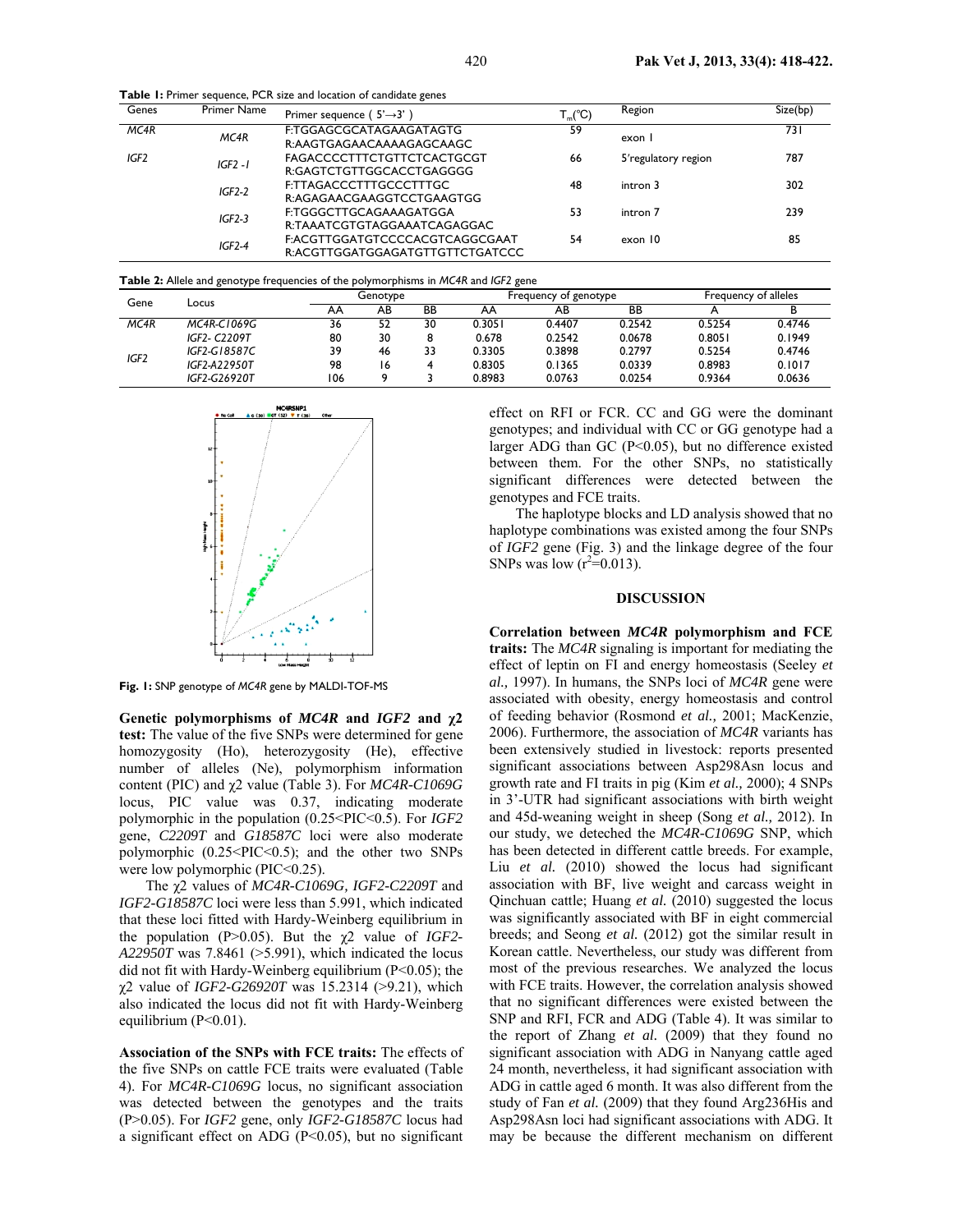

**Fig. 2:** SNP genotype of *IGF2* gene by MALDI-TOF-MS; A: *IGF2-C2209T* locus; B: *IGF2-G18587C* locus; C: *IGF2-A22950T* locus; D: *IGF2-G26920T* locus



**Fig. 3:** Haplotype and LD analysis for *IGF2* gene SNPs

**Table 3:** Data of Genetic diversity of the polymorphisms of *MC4R* and *IGF2* gene

| Locus                                                                                                        |        | Homozygosity Heterozygosity | Ne.         | PIC | $\gamma^2$ Test           |
|--------------------------------------------------------------------------------------------------------------|--------|-----------------------------|-------------|-----|---------------------------|
| MC4R-C1069G                                                                                                  | 0.5013 | 0.4987                      | 1.9948 0.37 |     | 1.5977                    |
| IGF2-C2209T                                                                                                  | 0.6862 | 0.3138                      | 1.4574 0.26 |     | 4.2567                    |
| IGF2-G18587C                                                                                                 | 0.5013 | 0.4987                      | 1.9948 0.37 |     | 5.6242                    |
| IGF2-A22950T                                                                                                 | 0.8173 | 0.1827                      | 1.2236 0.17 |     | 7.8461*                   |
| IGF2-G26920T                                                                                                 | 0.8810 | 0.1190                      |             |     | $1.1351$ 0.11 $15.2314**$ |
| $\frac{1}{2}$ (P<0.05), $\gamma_{0.05}$ <sup>2</sup> =5.991; **(P<0.01), $\gamma_{0.01}$ <sup>2</sup> =9.21. |        |                             |             |     |                           |

**Table 4:** Associations of *MC4R* and *IGF2* polymorphisms with feed conversion traits

|      | Gene Locus       |          |                |                                                                 | Traits          |  |
|------|------------------|----------|----------------|-----------------------------------------------------------------|-----------------|--|
|      |                  | Genotype | RFI (Kg/d)     | FCR $(%)$                                                       | ADG (Kg/d)      |  |
|      |                  | CC       | $-0.04 + 0.07$ | $0.0752 \pm 0.36$ $1.17 \pm 0.03$                               |                 |  |
|      | MC4R MC4R-C1069G | CG       | -0.03±0.18     | $0.0809 \pm 0.66$ 1.13 $\pm 0.05$                               |                 |  |
|      |                  | GG       |                | $0.02\pm0.16$ $0.0830\pm1.60$ $1.07\pm0.05$                     |                 |  |
|      |                  | CC       |                | $0.16\pm0.04$ $0.7498\pm0.33$ $1.15\pm0.03$                     |                 |  |
|      | IGF2-C2209T      | ТC       |                | $0.14\pm0.12$ $0.8193\pm1.32$ $1.07\pm0.04$                     |                 |  |
| IGF2 |                  | тт       |                | $-0.04\pm0.13$ 0.8092 $\pm$ 0.40 0.84 $\pm$ 0.15                |                 |  |
|      | IGF2-G18587C     | CC       |                | $-0.02 \pm 0.06$ 0.0774 $\pm$ 0.42 1.32 $\pm$ 0.03 <sup>a</sup> |                 |  |
|      |                  | GC       |                | $-0.18\pm0.10$ $0.0855\pm1.60$ $0.99\pm0.06^{\circ}$            |                 |  |
|      |                  | GG       |                | $0.05 \pm 0.18$ $0.0752 \pm 0.45$ $1.19 \pm 0.06$ <sup>a</sup>  |                 |  |
|      |                  | AA       |                | $0.03 \pm 0.1$   $0.0842 \pm 0.13$   .20 $\pm 0.02$             |                 |  |
|      | IGF2-A22950T     | AT       |                | $0.19\pm0.30$ $0.0739\pm0.65$ $1.17\pm0.06$                     |                 |  |
|      |                  | тт       |                | $-0.17\pm0.21$ 0.0794 $\pm$ 0.71 0.97 $\pm$ 0.11                |                 |  |
|      |                  | GG       |                | $0.13\pm0.04$ $0.0831\pm0.55$ $1.11\pm0.03$                     |                 |  |
|      | IGF2-G26920T     | GТ       |                | $0.09\pm0.02$ 0.7999 $\pm0.48$                                  | $1.15 \pm 0.07$ |  |
|      |                  | тт       | $-0.07 + 0.04$ | $0.7947 \pm 0.17$ $1.00 \pm 0.07$                               |                 |  |
| -sh  | $\sim$<br>. .    | 1.00     |                | $\sim$                                                          |                 |  |

<sup>o</sup>stands for means with different superscripts were significantly different (P<0.05)

varieties or the limited number of the test population. Thus, study of *MC4R* gene in cattle FCE needs to explore further.

**Correlation between** *IGF2* **polymorphisms and FCE traits:** *IGF2* gene has been the most extensively studied imprinted mammalian gene owing to its pivotal role in the regulation of embryonic development (Berkowicz *et al.,*  2011). So far, polymorphisms in the *IGF2* gene have been associated with many production traits, including growth rate, FCE, muscle mass and fat deposition traits in different livestock species, including pig (Van Laere *et al.,* 2003; Fontanesi *et al.,* 2010) and cattle (Sherman *et al.,* 2008b). For cattle, the SNPs of *IGF2* gene have been reported in different breeds and focused on the corelation with the growth and meat quality traits. Goodall and Schmutz (2007) identified *C292T* SNP in non-translated region, which was associated with loin-eye muscle area (LMA) and percent fat in beef cattle. Han *et al.* (2008) found  $C \rightarrow T$  mutation and  $A \rightarrow G$  mutation in exon 2, which was associated with slaughter weight, carcass weight, carcass length, carcass chest depth and LMA in Qinchuan cattle (P<0.05). Nevertheless, the studies about FCE were few. In our study, four SNPs of *IGF2* gene were analyzed for effect on FCE in Simmental bulls, including *C2209T* locus, *G18587C* locus, *A22950T* locus and *G26920T*. *G18587C* locus was a novel polymorphic locus discovered in intron 3 and significant correlated to ADG. CC and GG were dominant genotypes and individuals with CC and GG genotypes had a larger ADG than GC (P<0.05). The results were consistent with the function of the gene. In addition, it was similar to the result of Sherman *et al.* (2008b) that they showed a C→T mutation in exon 2, which most strongly affected ADG and FCR (P<0.05). For other three loci, no differences existed between the loci and the FCE traits. It was similar to the study of Magee *et al.* (2010) that they re-sequenced the *IGF2* gene and found 15 SNPs, which was not significantly associated with any of the performance traits evaluated except SNP-1 and SNP-15; SNP-1 was associated with ADG (P<0.05) and SNP-15 was associated with FCR (P<0.05).

In conclusion, the research on polymorphism of *IGF2*  gene revealed a new SNP that has potential effect on FCE traits. However, further studies will be needed before the SNP used for marker-assisted selection, including increasing the number of the population or the breeds of cattle or expanding the time of feeding trail to get enough data etc.